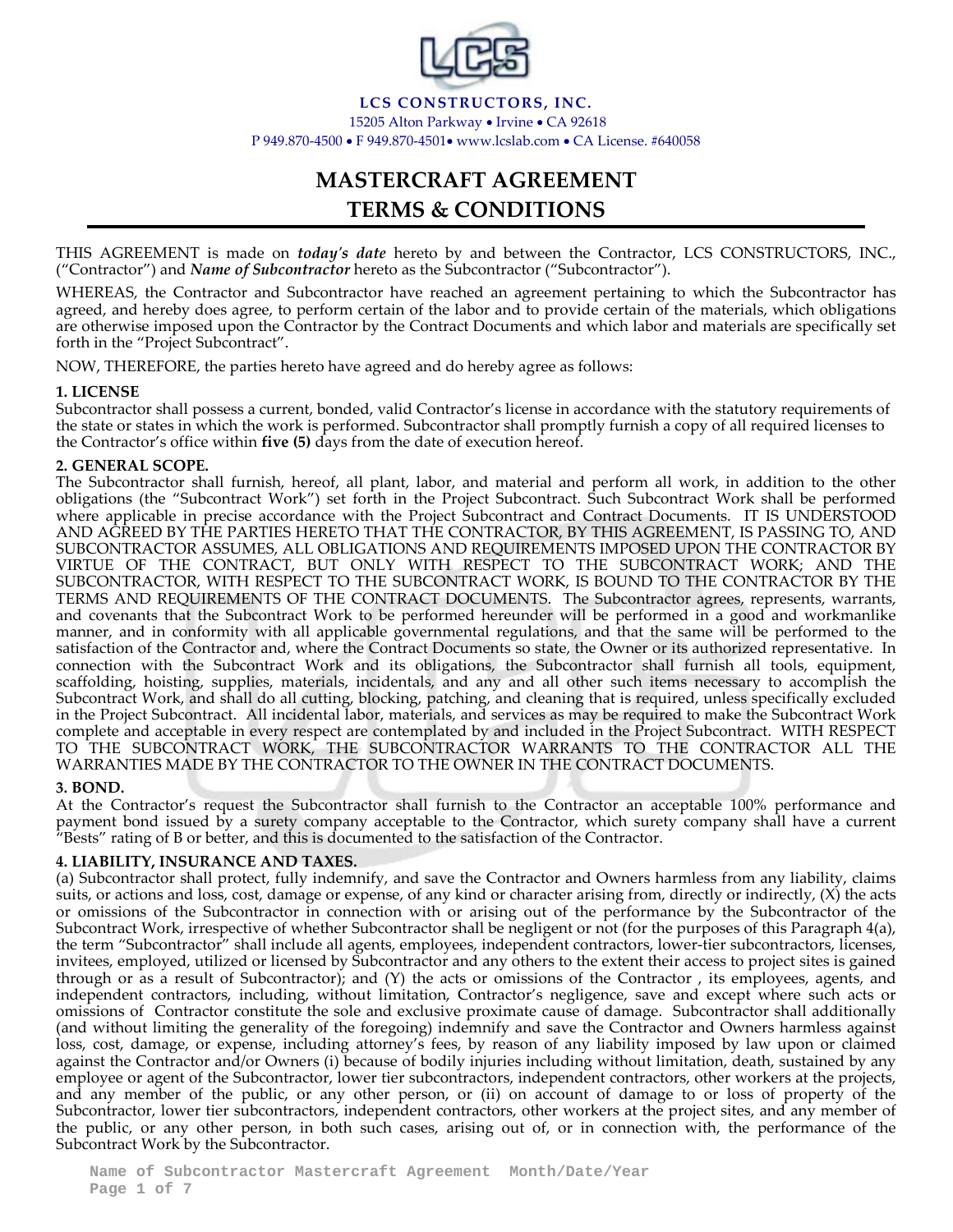(b) Subcontractor agrees to carry all Workers' Compensation insurance in accordance with the statutory requirements of the state or states in which the work is performed, including employer's liability insurance with a minimum liability limit of \$1,000,000 per accident. Subcontractor agrees to carry a Comprehensive General Liability insurance policy in a combined single limit amount of not less than \$1,000,000, which provides for coverage of (i) premises and operations (ii) products liability and completed operations; (iii) Contractual obligation, including but not limited to the indemnity agreement in paragraph 3 (a) above; (iv) Broad form property coverage; (v) any independent subcontractors performing work under this agreement, (vi) personal injury; and (vii) explosion, collapse and underground (if required by the Contract Documents). Subcontractor agrees to carry a policy of comprehensive automobile liability insurance with a limit of not less than \$1,000,000; and which includes coverage for owned vehicles, hired vehicles and non-owned vehicles. Contractor and/or its designees shall be named as additional insured parties on all policies of insurance required therein. Subcontractor shall promptly furnish certificates of insurance in duplicate to the Contractor's office, but in all events within **five (5)** days from the date of execution thereof. Such certificate of insurance shall state that such insurance coverage shall be non-cancelable except on 30 days prior written notice by the insurance carrier to Contractor. Subcontractor shall submit worker's compensation, public liability, property damage reports, as well as owned, nonowned, and hired vehicle accident reports, to its insurance carrier immediately after any accident and shall furnish immediately to the Contractor two copies of such reports. In addition to the foregoing, the Subcontractor shall comply with all insurance requirements set forth in the Contract Documents as being required of subcontractors performing work thereunder.

(c) Subcontractor shall properly report and pay all social security, state unemployment, welfare benefits, vacation pay, sales and use tax, licenses and fees, and all other Federal, State and Local taxes of every nature, applicable to the Subcontract Work. Subcontractor shall obtain and pay for all permits and licenses applicable to the Subcontract Work, pay any and all legal fees incurred in connection therewith, and comply with all applicable laws, rules, regulations, and ordinances of any kind or character. Subcontractor agrees to indemnify and hold Contractor harmless from any loss, cost or damage which Contractor may sustain or incur as a result of Subcontractor's failure to fulfill its commitments hereunder.

(d) Subcontractor agrees that Contractor shall have a lien upon all money of Subcontractor, or amounts, which Contractor may owe or may come to owe Subcontractor, to secure performance by Subcontractor of its obligations arising under this paragraph and under this Agreement. Contractor may offset against any amounts owed it by Subcontractor hereunder all such money or amounts.

## **5. SUBCONTRACTOR'S INVESTIGATION AND REPRESENTATIONS.**

The Subcontractor represents and warrants that it is fully qualified and experienced to perform the Subcontract Work and acknowledges that, prior to the execution of this Mastercraft Agreement and all Project Subcontracts, it will by its own independent investigation:

(a) Carefully examine the Specifications affecting the Subcontract Work, and determine if there are no deficiencies, ambiguities, or errors therein regarding the same.

(b) Ascertain the general and local conditions involved in performing the Subcontract Work, including, without limitation, those bearing upon location of the surface and subsurface water, materials, or obstacles to be encountered, the character and extent of existing work within or adjacent thereto, other work materials, availability of utilities and access roads, the character of equipment and facilities needed for prosecution of work, uncertainties of weather or physical conditions at the site, and all other matters that can in any way affect the Subcontract Work or the cost thereof under the Project Subcontract;

(c) Examine the Contract Documents (including, without limitation, the Specifications) and is thoroughly familiar with all of the provisions and requirements therein concerning the Subcontract Work.

(d) Acquaint itself as to the plant, labor, and material required for the Subcontract Work and warrants that such plant, labor, and material are available to it.

(e) Carefully determine the quantity of the Subcontract Work and the cost of performing such work and carefully apply its own prices to its quantities; and

(f) Verify all information furnished by the Contractor or others and be satisfied with the correctness and accuracy of that information.

Any failure by the Subcontractor to acquaint itself with all of the information concerning the items listed above and any other items or conditions that would affect performance or cost will not relieve it from the responsibility for estimating properly the difficulty or cost of successfully performing the Subcontract Work.

## **6. TIME OF PERFORMANCE.**

Time of performance is of the essence of the Project Subcontracts, and the Subcontractor shall perform all of the requirements hereof with all possible dispatch, but in all events within the time limits, if any, imposed in the Contract Documents, and shall execute all work in such a manner as not to delay any other contractor, subcontractor, or the Contractor in the performance of their duties with respect to the Project. The Contractor shall be the sole judge, in the exercise of its good faith business judgment, as to delays of the Subcontractor that delay other workers. The Subcontractor shall follow the progress of each project, be prepared to commence work within 24 hours after notification, keep up with the general progress of the whole work, and be responsible for all damages including, without limitation, incidental and consequential damages, caused by its delay, including liquidated damages, if any, assessed under the terms of the Contract Documents that are attributable to work under Project Subcontract.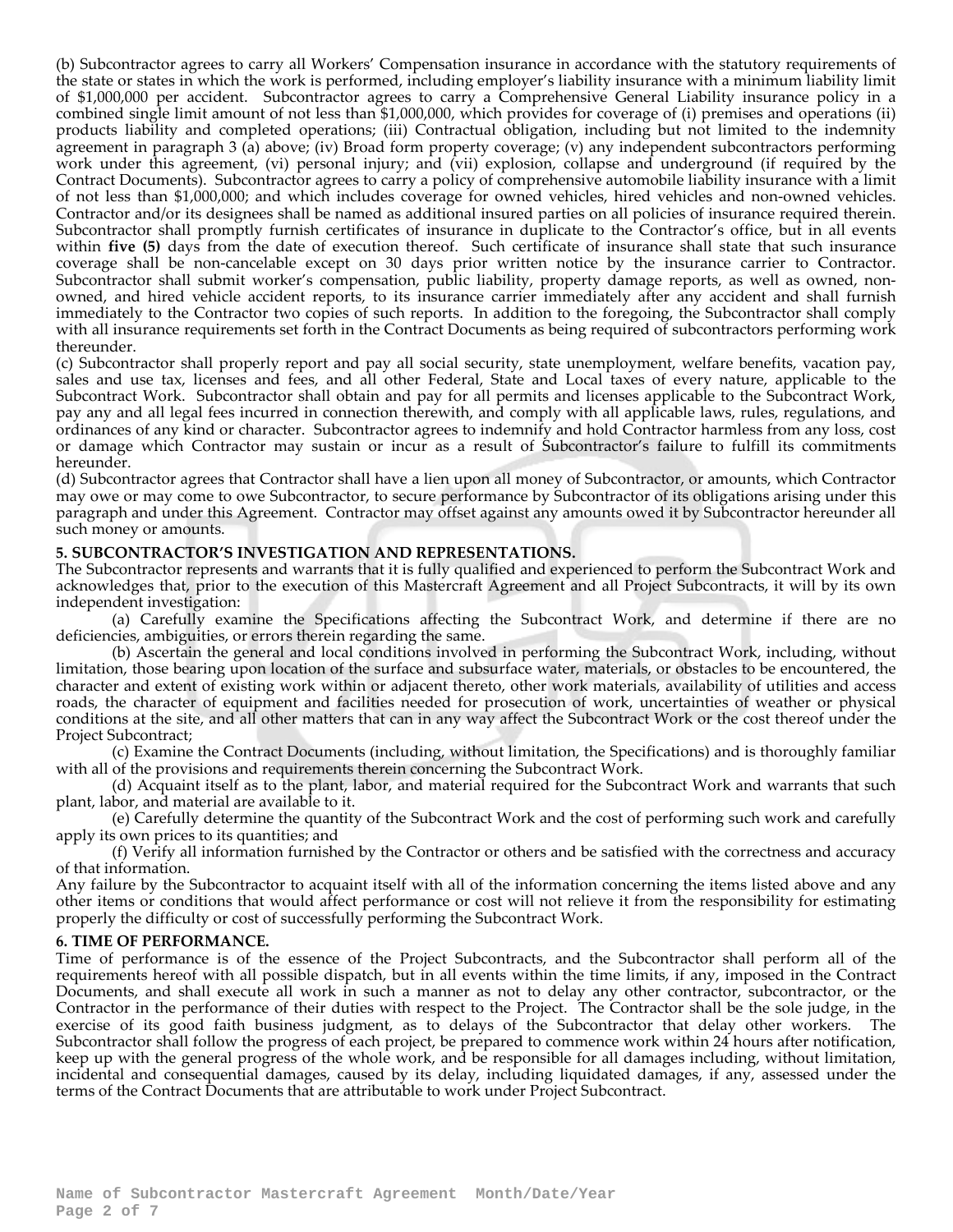#### **7. CHANGES.**

The Contractor may at any time, without notice to the sureties of Subcontractor, make changes in the work covered by the Project Subcontract by written agreement with the Subcontractor by specifying the extra work or changes to be made and the increase or decrease in price, if any. Such change orders must be executed by a Project Manager of Contractor or someone of comparable or greater corporate authority. In the event the parties are unable to agree upon the prices to be charged by the Subcontractor with respect to the requested changes, then, upon written orders from an executive officer of the Contractor, the Subcontractor shall proceed to perform the changes as requested by the Contractor and, in the connection therewith, shall file with the Contractor, within twenty-one (21) days from the date of such change order, its written itemized statement for the cost of performing such additional work; otherwise, any claim of the Subcontractor for such changed work shall be void, and the Subcontractor shall not be entitled to additional compensation therefore. Notwithstanding the foregoing, the instruction of the Contractor to go forward and perform the work (notwithstanding the fact that no agreement has been reached regarding such costs) shall not bind the Contractor as to the Subcontractor's statement for the cost of such disputed services. IN THE EVENT OF SUCH A DISAGREEMENT, UNDER NO CIRCUMSTANCES SHALL THE SUBCONTRACTOR PERFORM ANY SUCH EXTRA OR CHANGED WORK FOR WHICH IT SHALL SEEK ADDITIONAL COMPENSATION WITHOUT SUCH PRIOR WRITTEN DIRECTION BY AN EXECUTIVE OFFICER OF THE CONTRACTOR. Subject to the provisions of paragraph 8 (b), if the parties hereto are unable to resolve the controversy with respect to the amount to be charged for such changes, then each party shall retain its full legal rights with respect to such requested changes; in no event, however, shall the Subcontractor be entitled to receive for such change an amount in excess of the lesser of (I) a reasonable price therefore based upon the special circumstances of the Subcontractor, or (ii) a reasonable price therefore which would be charged by a qualified subcontractor performing similar services.

#### **8. DISPUTES**.

(a) If any controversy or dispute shall arise between the Contractor and the Subcontractor as to interpretation of the requirements of this Mastercraft Agreement, or of the Project Subcontract, or of the Contract Documents as imposed upon the Subcontractor, which the parties hereto do not promptly adjust and resolve, then upon written orders from an executive officer of the Contractor, the Subcontractor shall proceed so as not to delay the work and shall perform such disputed work as directed by the Contractor and, in connection therewith, shall file with the Contractor, within twentyone (21) days from the date of such order, its written itemized statement for the cost of performing the disputed work; otherwise, any claim of the Subcontractor for such disputed work shall be void and the Subcontractor shall not be entitled to additional compensation therefor. Notwithstanding the foregoing, the instruction of the Contractor to go forward and perform the disputed work (notwithstanding the fact that no agreement has been reached regarding such costs) shall not bind the Contractor as to the Subcontractor's statement for the cost of such disputed services. UNDER NO CIRCUMSTANCES SHALL THE SUBCONTRACTOR PERFORM ANY EXTRA OR DISPUTED WORK FOR WHICH IT SHALL SEEK ADDITIONAL COMPENSATION WITHOUT SUCH PRIOR WRITTEN DIRECTION BY AN EXECUTIVE OFFICER OF THE CONTRACTOR. If the parties hereto are unable to resolve the controversy, then each party shall retain its full legal rights with respect thereto; in no event, however, shall the Subcontractor be entitled to receive for such disputed work, should it be determined to be extra, an amount in excess of the lesser of (I) a reasonable price therefore based upon the special circumstances of the Subcontractor, or (ii) a reasonable price therefore which would be charged by a qualified subcontractor performing similar services.

(b) Notwithstanding anything to the contrary contained herein, in all events, if the Contract Documents provide methods of resolving deficiencies, ambiguities, or errors in the Specifications or other contract Documents, or methods of resolving disputes regarding interpretation of any of the Contract Documents, the procedures therefore in the Contract Documents pertaining to work that is the subject of the Subcontract Work, if any, shall, if requested by the Contractor, be fully binding upon the Subcontractor, and Subcontractor shall be entitled to no additional compensation regardless of the outcome, unless the Contract Documents provide for such additional compensation therefore, and then the Subcontractor shall be entitled only to such amounts as shall be received by the Contractor. Similarly, any changes ordered by the Owner that affect the Subcontract Work shall be made as requested by the Owner and shall be handled in the manner provided therefore as set for in the Contract Documents; and Subcontractor shall be entitled to no additional compensation, regardless of the outcome, unless the Contract Documents provide for such additional compensation therefore, and then the Subcontractor shall be entitled only to such amounts as shall be received by the Contractor.

#### **9. DAMAGE NOTIFICATION.**

Notice of any damage or additional cost that the Subcontractor alleges the Contractor, other subcontractors, the Contractor's suppliers, or any other party have caused, or are causing, by their act or omission shall be filed in writing with the Contractor within seven (7) days from the commencement of such alleged damage or additional cost. The Subcontractor shall advise the Contractor's office in writing at two weeks intervals of the amount of any continuing damage or additional cost and shall file a full accounting within seven (7) days after the damage or increased cost ceases. No claims for such damage shall otherwise be valid unless the Subcontractor complies with all the requirements of this Paragraph 7. NO PROVISION HEREOF TO THE CONTRARY, HOWEVER, THE CONTRACTOR SHALL NOT BE LIABLE OR RESPONSIBLE FOR ANY DAMAGES OR ADDITIONAL COSTS CAUSED BY OTHER SUBCONTRACTORS, THE CONTRACTOR'S SUPPLIERS, OR ANY OTHER PARTY, BUT THE SUBCONTRACTOR SHALL BE LIABLE AND RESPONSIBLE THEREFORE.

#### **10. DELAYS.**

If the Subcontractor's performance of the Subcontract should be delayed by any acts of the Contractor, other subcontractors, the Contractor's suppliers, or any other persons, or delayed by any acts of causes that would entitle the Contractor to an extension of time under the Contract Documents, then the Subcontractor shall receive an equitable extension of time for the performance of the Project Subcontract, as reasonably determined by Contractor, but the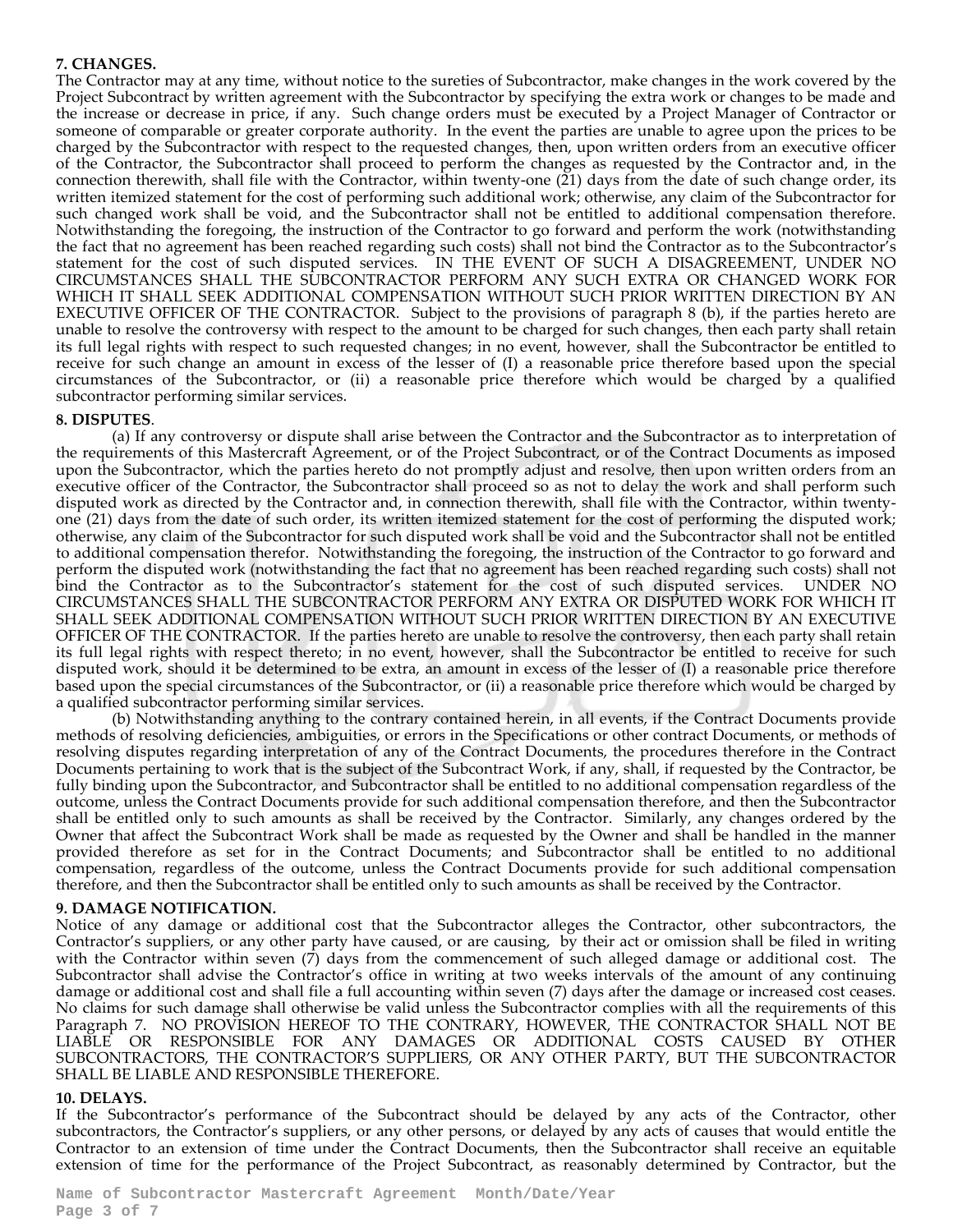Subcontractor shall not be entitled to any increase in the Subcontract Price or to damages or additional compensation as a consequence of such delays, unless the Owner is liable to Contractor therefore and pays for such delays. The Contractor will pay the Subcontractor the amount allowed and paid by the Owner, if any, that is attributable to the Subcontractor's delay. Within five days after the commencement of any delay caused by the Contractor, other subcontractors, the Contractor's suppliers, or any other person, the Subcontractor shall notify the Contractor in writing stating full details of the cause of such alleged delay. The Subcontractor shall notify the Contractor in writing of any delays for which the Owner is responsible in sufficient time so that the Subcontractor's claim may be timely processed with the Owner administratively.

#### **11. PATENTS.**

The Subcontractor shall indemnify and save harmless the Contractor and Owner from any and all manner of claims or suits for infringements of patents or violations of patent rights, including all costs in connection with the same.

#### **12. CLEAN UP AND DAMAGE TO WORK OF OTHERS.**

(a) On a daily basis the Subcontractor shall at all times and at its sole expense; keep all projects broom clean as to its Subcontract Work; keep projects free from rubbish, debris, and waste and/or surplus materials resulting from its operations; and vacate projects in such a condition as to permit the next succeeding work to be commenced without further cleaning. At the completion of each project, the Subcontract Work shall be clean and in a condition acceptable to the Owner, or its representative, and the Contractor. If the Subcontractor fails to comply with these provisions, the Contractor shall have the right, itself or through others, to perform such cleaning and to charge the cost thereof to the Subcontractor, provided, however, that the Subcontractor is given a twenty-four hour written notice (unless the Owner shall impose a shorter notice period) or such delinquency.

(b) The Subcontractor shall not damage the work or property of others by its operations and shall indemnify and hold harmless the Contractor and any other person or party against any and all claims for damages caused by the Subcontractor to the work of, without limitation, the Contractor, any other subcontractor, the Owner, or any others.

#### **13. TERMINATION FOR DEFAULT.**

If the Subcontractor should at any time in the judgment of the Contractor: refuse or neglect to supply sufficient skilled workmen or material of proper quality, or become insolvent, or refuse to follow the Specifications or Contract Documents, or fail to pay for labor and materials for which it has received payment from the Contractor, or fail or refuse to perform the Subcontract Work in a good and workmanlike manner (and within the time constraints provided in the Project Subcontract and in the Contract Documents), or fail in any respect to prosecute diligently and faithfully the covenants and agreements on its part to be performed under the Project Subcontract and/or Contract Documents, then, in any of such cases, the Contractor shall have the right, in its sole discretion, upon written notice to the Subcontractor, or to anyone representing the Subcontractor's right to proceed, in whole or in part, pursuant to the terms hereof and/or to terminate this Mastercraft Agreement and /or Project Subcontract. In such event the Contractor may, in its sole discretion, finish the Subcontract Work by whatever method it may deem expedient, and the Subcontractor and its sureties shall be liable to the Contractor for any excess cost incurred in connection with finishing the Subcontract Work. In the event of such termination, the Contractor may, should it choose, take over any of the Subcontractor's outstanding subcontracts and purchase orders and take possession of all tools, equipment, scaffolding, materials, and supplies manufactured for said work for use in the completion of the Subcontract Work. The Contractor is given a lien on all such property to secure the performance hereof. If the Subcontractor should, in the judgment of the Contractor, neglect, fail, or refuse to perform any portion of the Subcontract Work that affects the even-flow progress of the Project or any work of an emergency nature, the Contractor has the right, after notice to the Subcontractor (if Contractor in its sole discretion decides circumstances permit), to perform such work without prejudice to any other remedy it may have and charge the costs thereof incurred by the Contractor to the Subcontractor's account. In all events, the Contractor shall have, in addition to the foregoing, any and all rights at law or equity as against the Subcontractor that may exist as a result of the Subcontractor's breach of any provision of this Mastercraft Agreement or Project Subcontract.

#### **14. OVERTIME.**

The Contractor shall pay no overtime unless the Project Manager of the Contractor specifically agrees the same to in writing before the work for which the overtime is requested is performed.

## **15. SUPERINTENDENCE AND COOPERATION.**

Competent full-time personnel satisfactory to the Contractor shall represent the Subcontractor on all projects while its work is in progress. The Subcontractor shall cooperate to the fullest extent with the Contractor's superintendent in charge and shall immediately remove any workmen who are not satisfactory to the Contractor, Owner, or Owner's authorized representatives. All workmen of the Subcontractor are to work in harmony with those of the Contractor.

## **16. RESPONSIBILITY FOR WORK AND MATERIALS AND PERSONNEL.**

When the Contractor furnishes any material, the material shall be used without waste and the Subcontractor shall pay for any material ruined or damaged for any reason, once such material has been delivered. Unless otherwise stated, when the Contractor or others furnish material, the same shall be delivered, at Contractor's option, F.O.B. Project or to a central point at the Project site, either of which shall constitute delivery. The Subcontractor shall promptly check quantities delivered and immediately report in writing all damages and shortages to Contractor; otherwise, all such items shall be deemed to be in satisfactory condition and in the quantities indicated on bills of lading, invoices, or other documents. The Subcontractor shall be responsible for and protect its work-in-place from the elements and other causes of damage until completion and final acceptance by the Contractor, the Owner, and the Owner's representative, if any, and the Subcontractor shall adequately store and protect its own materials and materials furnished to it by the Contractor and/or others. The Subcontractor shall provide whatever protection is necessary for the performance of the Subcontract Work.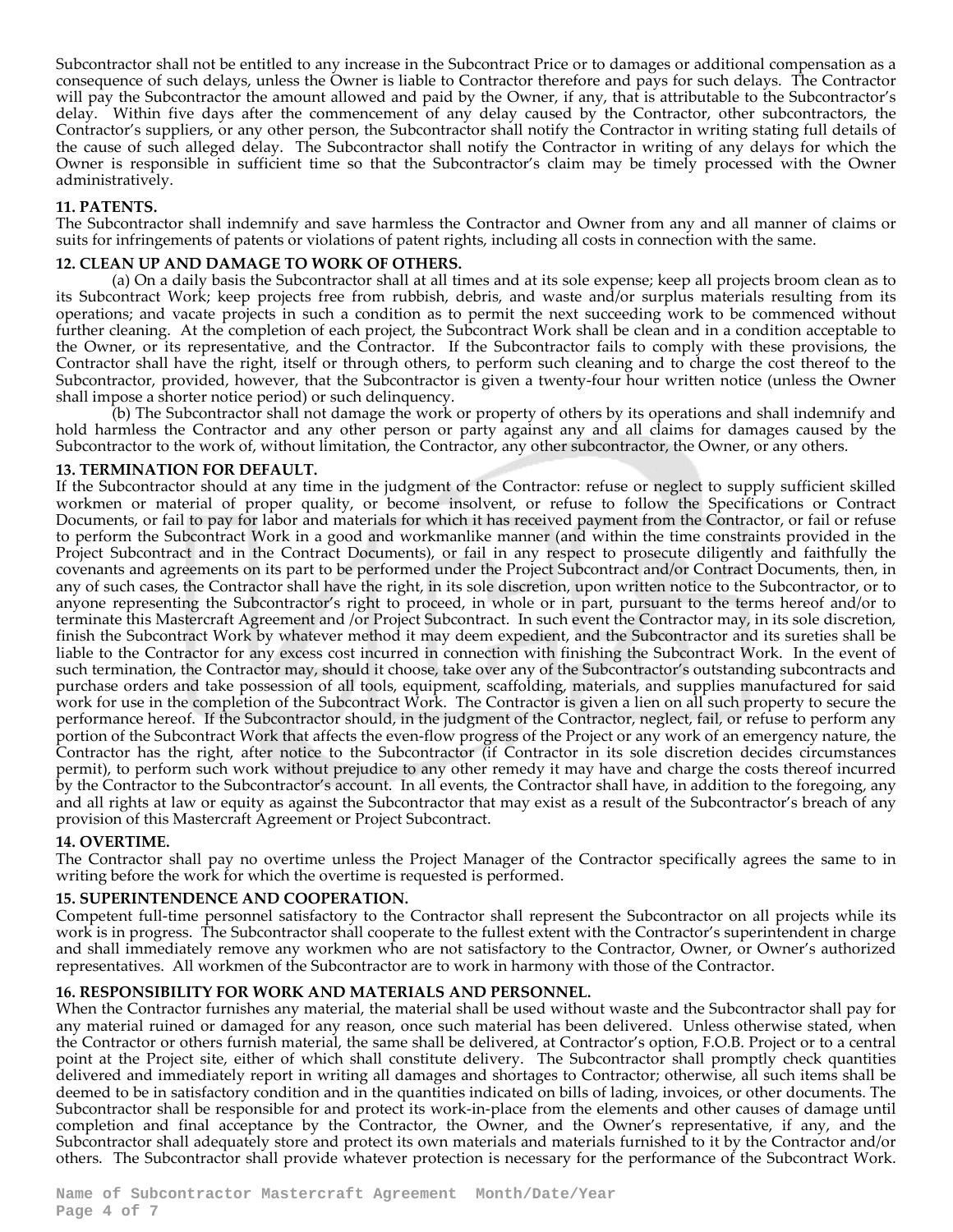The cost of all such protection shall be borne by the Subcontractor. CONTRACTOR SHALL NOT BE RESPONSIBLE FOR DAMAGES TO SUBCONTRACTOR'S WORK CAUSED BY OTHER SUBCONTRACTORS, THEFT, FIRE, DAMAGE, OR LOSS OF ANY KIND.

# **17. DEVIATIONS AND SUBSTITUTIONS BY SUBCONTRACTOR.**

The Subcontractor shall not deviate from the Specifications, Project Subcontract and the Contract Documents without prior written consent of a division manager of the Contractor (or someone of comparable or greater corporate authority), AND NO CHANGES SHALL BE TAKEN UP WITH THE OWNER OR ITS AUTHORIZED REPRESENTATIVE, EXCEPT THROUGH THE CONTRACTOR. Any changes in plans or specifications, or substitutions of materials as an "equal," proposed by the Subcontractor that are approved by the Owner or its authorized representative and the Contractor shall be the Subcontractor's full responsibility. In selecting options or alternates, the Subcontractor shall indemnify and hold Contractor harmless from any claim for additional costs incurred by the Subcontractor and/or other subcontractors. Subcontractors shall not, without written approval from Contractor, employ second or third tier parties to perform any work.

# **18. LIENS AND CLAIMS-AFFIDAVIT AND WAIVER OF LIENS.**

The Subcontractor shall pay all claimants for all costs and expenses resulting from the performance of Subcontract Work and for all labor and material used or reasonably required for use in the performance of Subcontract Work for which the Subcontractor is liable; and, further, the Subcontractor shall hold the Contractor harmless from all costs and damages claimed by lower-tier subcontractors, suppliers, and any other persons and from all liens and all claims of such persons, including, without limitation, persons furnishing material and/or labor in connection with the Project Subcontract. The Contractor may require of the Subcontractor satisfactory evidence as to the status of its accounts at any time, including a notarized statement setting forth the names of all subcontractors and suppliers, the amounts of each subcontract and purchase order, the amount paid, and the amounts due and payable.

# **19. ASSIGNMENTS OF SUBCONTRACT OR PROCEEDS.**

This Mastercraft Agreement and the proceeds from all Project Subcontracts shall not be assigned without the prior written consent of the Contractor. The Subcontractor shall not re-let any work covered under Project Subcontracts without prior written approval by an executive officer of the Contractor.

## **20. INTERPRETATION OF CONTRACT DOCUMENTS.**

THE PARTIES RECOGNIZE THAT THE OWNER OR ITS AUTHORIZED REPRESENTATIVE SHALL BE THE BINDING AND FINAL AUTHORITY ON THE INTERPRETATION OF THE SPECIFICATIONS, ANY INTERPRETATION THEREOF BY ANY EMPLOYEE OR AGENT OF THE CONTRACTOR IS THE MERE PERSONAL OPINION OF THE PARTY MAKING THE SAME. THE SUBCONTRACTOR SHALL BE BOUND BY ALL INTERPRETATIONS OF THE OWNER OR ITS AUTHORIZED REPRESENTATIVE THAT, BY THE CONTRACT DOCUMENTS, ARE BINDING ON THE CONTRACTOR.

# **21. SAMPLES, SHOP DRAWINGS, AND TESTS.**

All samples required to be approved, shall be furnished and submitted by the Subcontractor in accordance with Specification requirements. Shop drawings, if required, shall be submitted by the Subcontractor in sufficient quantities (minimum 6 copies); and after approval, the Subcontractor shall furnish final copies for field use as may be requested by the Contractor. Any and all required certificates, tests, test reports, etc., shall be furnished by the Subcontractor upon request from the Contractor. Estimates (in triplicate), shop drawings, samples, etc., shall be submitted by the Subcontractor to the Contractor's local branch office or such other location as the Contractor may specify and within the time limits imposed by Contractor, but in all events subject to the provisions of Paragraph 6 hereof (minimum 6 copies).

## **22. ACCEPTANCE OF PRECEDING WORK.**

The Subcontractor shall examine the work of others that may affect the Subcontract Work and shall notify the Contractor in writing, completely detailed and supported, of any claimed deficiencies therein before performing the Subcontract Work; otherwise, such other work shall be deemed acceptable to the Subcontractor.

## **23. STORAGE OF MATERIALS AND VEHICLE TRAFFIC.**

The Subcontractor shall control the storage of its materials and the movement and parking of its vehicles and vehicles of its employees so as not to unreasonably interfere with the work of others; however, the Contractor does not guarantee that the storage of materials and movement and parking of vehicles by others will not cause some interference to the Subcontract Work.

## **24. INSPECTION.**

THE SUBCONTRACTOR IS FULLY AWARE THAT THE SUBCONTRACT WORK WILL BE RIGIDLY INSPECTED BY REPRESENTATIVES OF THE OWNER TO ENSURE STRICT COMPLIANCE WITH THE SPECIFICATIONS AND THAT ALL OF THE SUBCONTRACT WORK MUST BE TO THE SATISFACTION OF THE CONTRACTOR, AND THE OWNER, OR IT'S AUTHORIZED REPRESENTATIVE. Failure of the Subcontract Work to so conform will entitle Contractor, in addition to any other remedies herein set forth or provided by law, to either terminate this Agreement or accept such work and recover in connection therewith damages.

## **25. PAYMENTS TO SUBCONTRACTOR.**

(a) Notwithstanding any other provision of this Mastercraft Agreement, Project Subcontract or the Contract Documents, progress payments to the Subcontractor shall be made no more than one time each month (as indicated by the Contractor) within ten days after submittal, approval, and payment of the Contractor's monthly estimate by the Owner; and the Contractor or the Owner shall retain 10% of the amount due to the Subcontractor from progress payments under partial payment estimates for work performed by the Subcontractor until final completion, acceptance, and payment of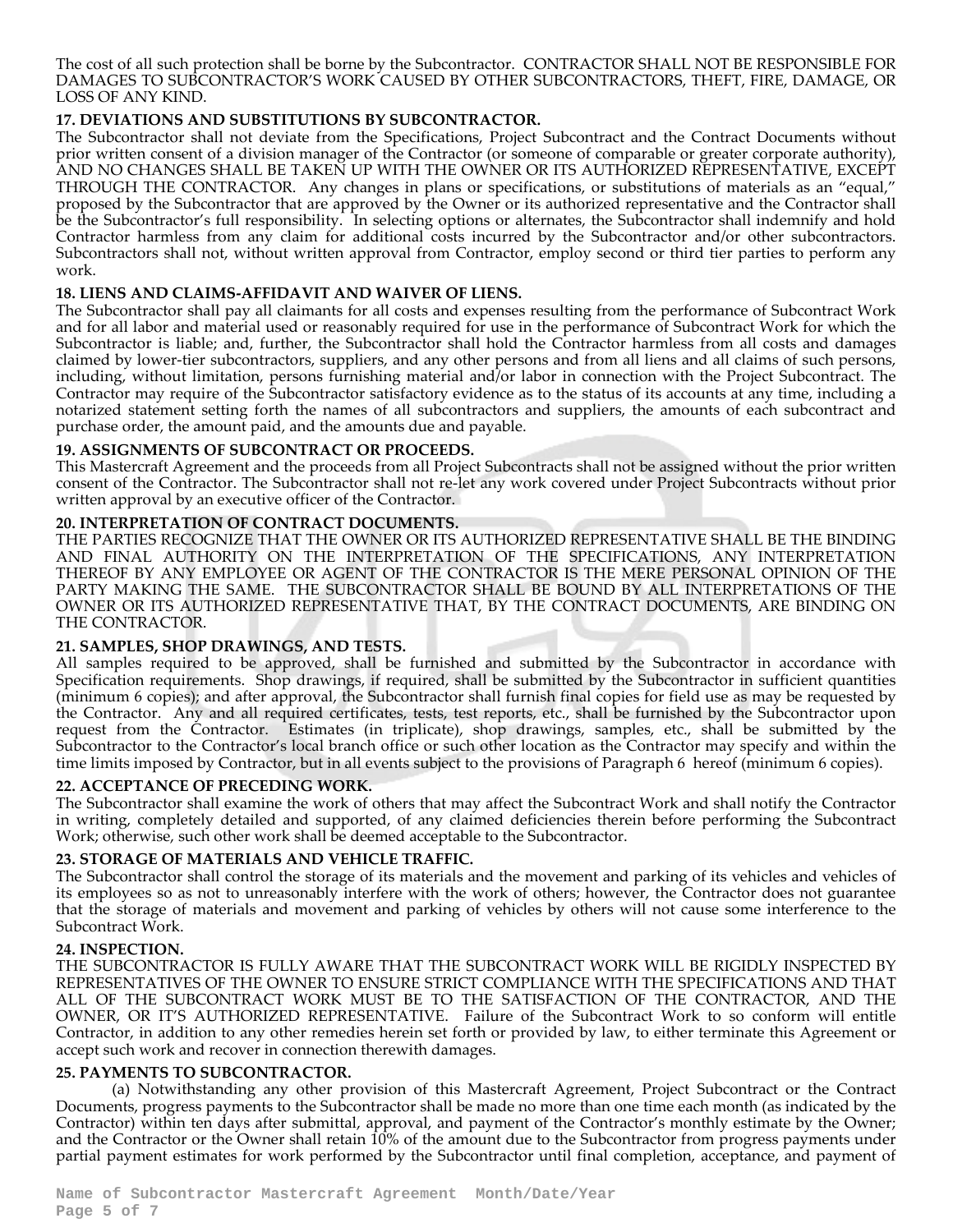the Subcontractor's work by the Owner. Request for partial payment must be submitted to Contractor no later than the 25th day of the month and must be on the standard form therefore from time to time prepared or used by Contractor, and must be accompanied by a partial release of the Contractor, Owner and Project of such portion of all claims and liens arising by virtue of the Project Subcontract, and an affidavit by the Subcontractor that all labor, material and other bills have been paid, all subject to the satisfaction of the Contractor. Certified payroll reports must be submitted with each request for payment if required by Contractor, owner or if specified in the Contract documents.

(b) Request for final payment must be accompanied by as built drawings, warranties, operating manuals, a release of the Contractor, Owner and Project of all claims and liens arising by virtue of the Project Subcontract, and an affidavit by the Subcontractor that all labor, material and other bills have been paid, all subject to the satisfaction of the Contractor. Final payment by the Contractor shall not be construed as acceptance of defective work or improper materials or waiver of any breach of this Mastercraft Agreement and/or the Project Subcontract. Contractor hereby reserves any and all rights it may have at law or in equity with respect to this Subcontract and the matter covered hereby. No other provisions to the contrary withstanding, final payment shall be made within ten (10) days after all of the following conditions have been met; (i) Contractor has received payment from Owner, and (ii) the Subcontract Work has been fully and completely performed in accordance with this agreement; and (iii) all other requirements herein set forth are satisfied.

(c) On all final and partial payments Contractor shall have the right to insist, prior to payment, upon receipt from Subcontractor of (i) release of liens from all labor, materials, and other suppliers, executed by such parties; and (ii) delivery of all other paperwork and items required under the Project Subcontract to be delivered by Subcontractor (including, without limitation, certificates of insurance and bonds).

(d) If Contractor's payment is delayed due to Subcontractor's failure to submit certified payroll report, release of liens, as built drawings, warranties, operating manuals, or any other items required by this agreement or the contract documents, Contractor shall have the right to deduct interest for the delay period at Contractor's prevailing short term cost of funds, plus any penalties that may accrue upon Contractor until Subcontractor has fulfilled its obligation.

#### **26. SAFETY POLICY FOR SUBCONTRACTORS.**

Every Subcontractor shall comply with all applicable local, state and federal safety and health regulations as well as with Contractor's safety and health policies. As a Subcontractor, you are obligated to conduct all our operations within the guidelines of the Contractor's Safety Policy. Subcontractors shall be responsible for the safety of their own employees and tools. Subcontractors shall insure that the equipment used meets all safety standards required. An effective accident prevention program is to our mutual benefit through improved employee and public relations, and through increased efficiency and production. No accident prevention activity can be truly effective without the sincere cooperation of each Subcontractor performing work on the site. Your attention is directed specifically to the following general safety rules:

- 1) The Subcontractor shall actively promote safe working performance on the part of their employees. Site foremen shall participate in such activities as safety meetings, safety inspections and safety incentive programs. The Subcontractor shall submit their safety program to Contractor prior to commencement of work on site.
- 2) All Subcontractors shall hold "Tool Box" Safety Meetings with their workers at least once a week. Minutes of these meetings must be recorded and forwarded to Contractor's Job Foreman
- 3) All Subcontractors shall have an effective system of indoctrination and education of new and transferred employees to inform their employees of all the safety rules and procedures before that employee begins work on a Contractor's project. Subcontractors shall enforce adherence to safe work practices.
- 4) Each Subcontractor shall inform their employees of the location and use of emergency equipment, properly post emergency telephone numbers and inform their employees of project procedures for first aid and ambulance calls.
- 5) Good housekeeping shall be maintained at all times. Waste, debris, garbage shall be removed daily. All materials, tools and equipment shall be stored in a safe and orderly fashion. Special attention must be given to maintain clean walkways.
- 6) Subcontractors shall ensure that all employees are equipped with all personal protective equipment as required by local laws, regulations and codes or by Contractor's Safety Policy. Proper dress code shall also be enforced for all Subcontractors.
	- Hard hats must be worn at all times in designated areas at jobsites, without exception.
	- ii) Shoes will be worn that support the ankle and guard against puncture and toe wounds. (No tennis shoes are allowed.)
	- iii) Shirts are to be worn by all personnel on Contractor's jobsite. T-shirts shall not have any adverse or unprofessional slogans on them. (No loose or ragged clothing permitted.)
	- iv) Blue jeans or some type of heavy work coverall, in good condition, shall be worn to protect the legs. (No shorts or cut-offs permitted.)
	- v) Goggles or face shields are compulsory when drilling, burning, chipping, grinding, sawing, grouting and while otherwise required by your foreman. Welding helmets are mandatory for all arc welders. Respiratory equipment, earplugs and lifelines shall be worn as required.
	- vi) To eliminate distractions and help keep everyone alert to their surroundings radios and radio/tape headsets are not permitted on jobsite.

If Contractor notifies any Subcontractor of any non-compliance with the provisions of this program, the Subcontractor shall make all reasonable efforts to correct the unsafe conditions or acts. If a Subcontractor refuses to correct unsafe or unhealthy conditions or acts, Contractor shall take one or more of the following steps: (a) cease the operation or portion thereof, (b) stop payment for work being performed, (c) correct the situation using Contractor's labor force and back charge the Subcontractor for expenses incurred.